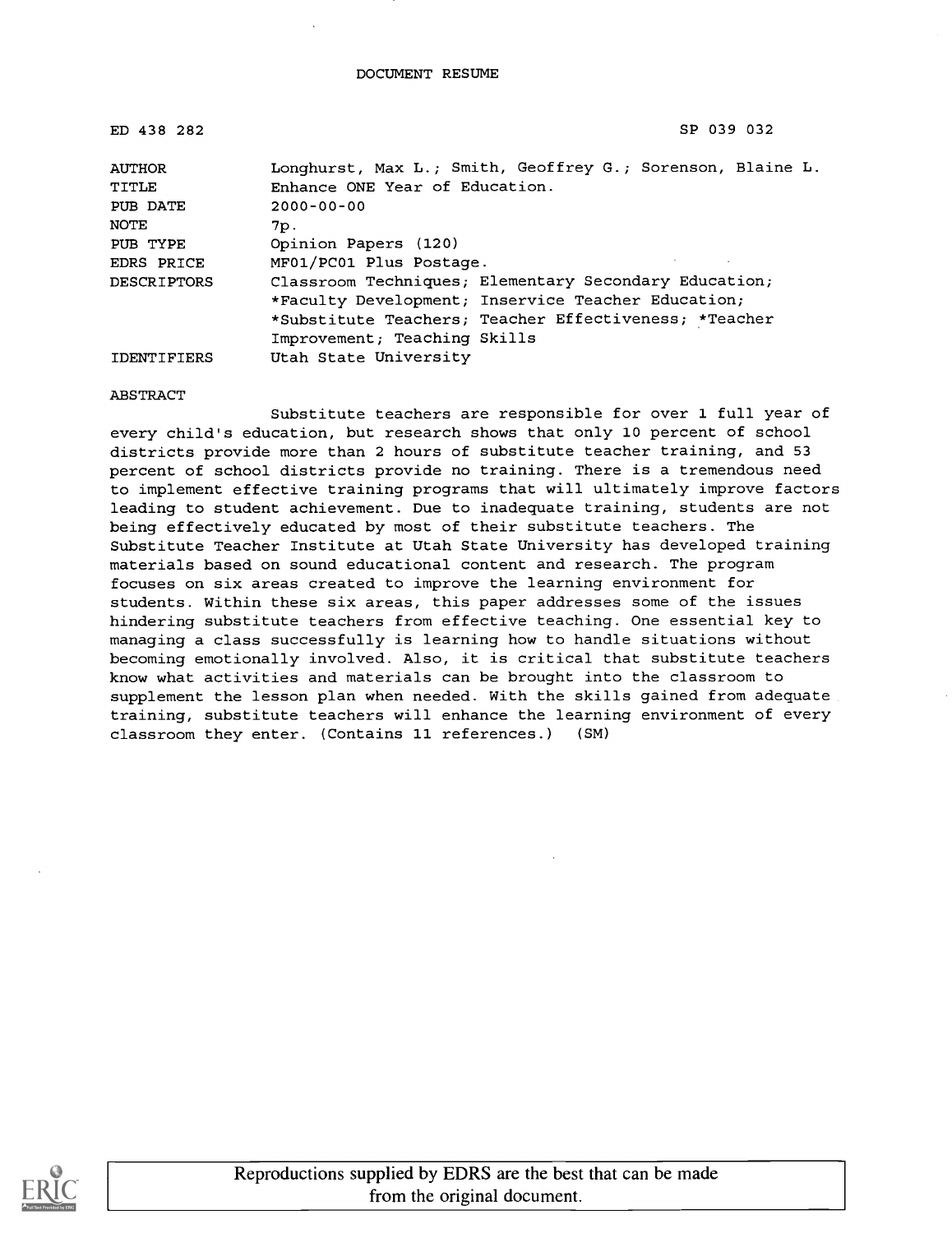PERMISSION TO REPRODUCE AND DISSEMINATE THIS MATERIAL HAS BEEN GRANTED BY

### TO THE EDUCATIONAL RESOURCES<br>INFORMATION CENTER (ERIC)

## **1-**  $\mu$ ,  $\mu$  Enhance ONE year of education.

by Max L. Longhurst, Geoffrey G. Smith, & Blaine L. Sorenson Substitute Teaching Institute at Utah State University

U.S. DEPARTMENT OF EDUCATION<br>Office of Educational Research and Improvement EDUCATIONAL RESOURCES INFORMATION CENTER (ERIC) This document has been reproduced as x

received from the person or organization originating it. □ Minor changes have been made to

improve reproduction quality.

Points of view or opinions stated in this document do not necessarily represent official OERI position or policy.

Substitute teachers are responsible for over ONE FULL YEAR of every child's K-12 education!. A recent national survey, conducted by the Substitute Teaching Institute at Utah State University, indicates that only 10% of school districts provide more than 2 hours of substitute teacher training. Additionally, this survey shows that 53% of districts provide NO TRAINING (Dorward & Jones, 1999; and Longhurst, & Sorenson, 1999). Therefore is tremendous need to implement effective training programs that will ultimately improve factors leading to student achievement. Following an effective skill training substitutes are more likely to accept assignments, and provide better instruction in those assignments (Jones 1999).

With under half of school districts actually sponsoring an orientation/training program for their substitute teachers, and 11% actually evaluating them, drastic improvements must be made in substitute skill training implementation (Purvis & Garvey, 1993 and Potter, 1995). Training must be instigated in the majority of the districts nationally. Replacement nurses would never be sent into a hospital without training, yet we continually send untrained instructors into our children's classrooms. It is apparent that improvements are needed in the realm of training for substitute teachers. However, many districts will respond with comments like, "We can't even get enough substitutes to cover empty classes, let alone take more time to train them." Interestingly, though, training has been shown to be a key component to the increase in sub pool numbers (Minthorn, 1999). Geoffrey G. Smith, executive director of the Substitute Teaching Institute at Utah State University (STI/USU), states that "No other small investment in education today will make a more significant improvement in the classroom than training substitute teachers" (Smith, 1999).

If you were to ask students walking home from school what they did during the day, 10% would respond with "Oh, Nothing, we had a sub" (Staffing Industry, 1999). Students are presently not being effectively educated by a majority of substitute teachers, due to inadequate training. Permanent teachers frequently come to school ill because they have little trust in what will happen during a school day when a substitute is employed. Administrators are more concerned with what problems arise when substitutes are in a classroom than the quality of instruction that occurs. Educators exhibit this attitude with comments like: "It's just one wasted day," or "Let me know if Henry acts up." Without question, substitute teacher training is an often overlooked concern within school systems, however, it is one issue that, if improved, can have tremendous impact on NE FULL YEAR of every student's education.

New ideas are always on the horizon in education. Although these new programs provide viable assistance in educating students, it is also imperative to perfect our current components. Substitute teachers are currently in 274,000 of our nation's classrooms each day based on a 10% absenteeism rate (National Center for Education Statistics, 1999 & Staffing Industry, 1999). Because of this, skill training of substitutes will powerfully

 $\mathbf{1}$ 

ŕ

PO39032

BEST COPY AVAILABLE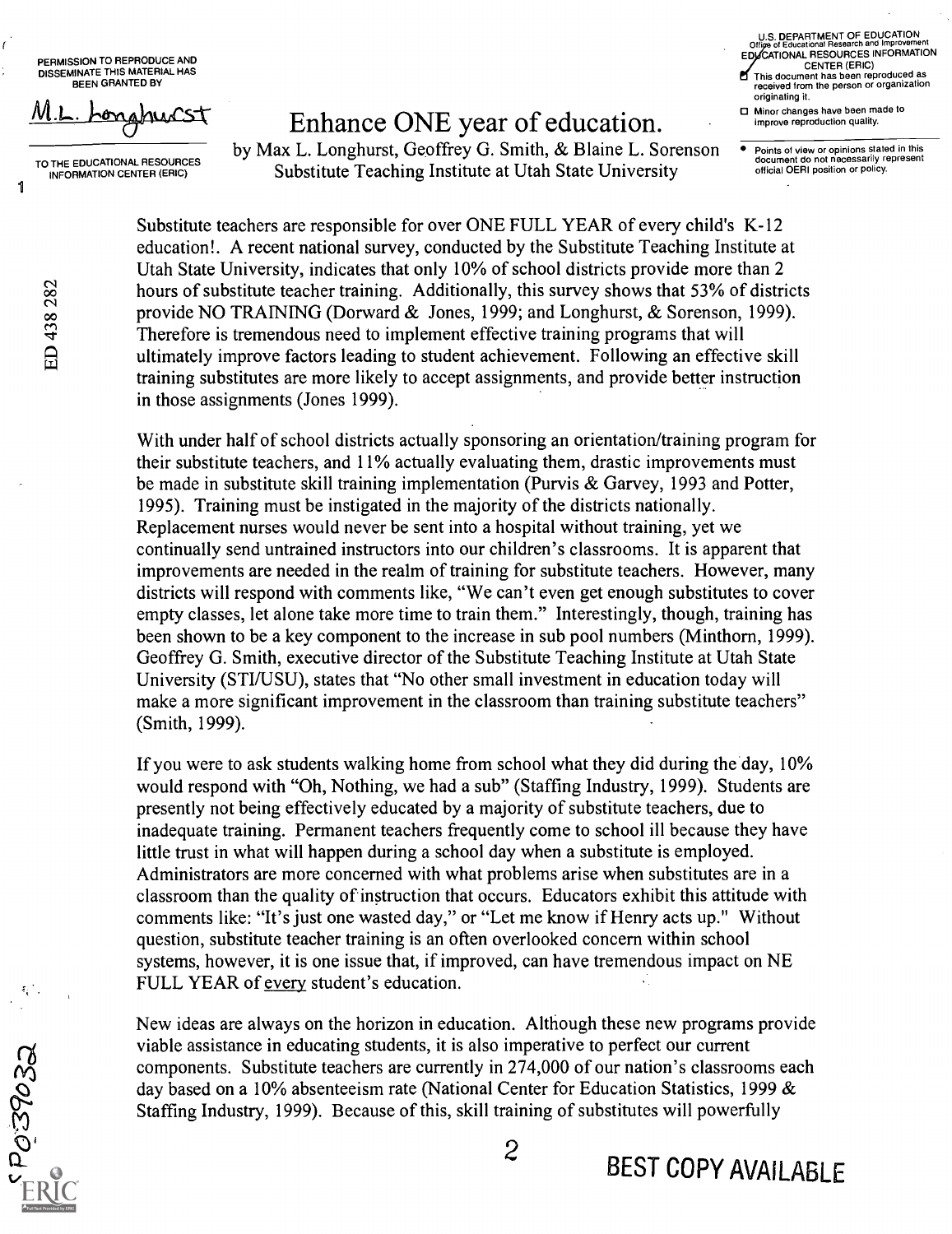impact student learning. With sound classroom management skills, basic knowledge of legal and first aid issues, implementation ability with specific teaching strategies, and a resource kit containing lesson plans, fill-in activities, and other essential resources, substitute teachers have the foundation to maintain a productive classroom environment. Permanent teachers will gain confidence that substitute teachers have the ability to instruct; administrators and staff will respect them as educators; and students will begin to say, "Our substitute was great. He/she taught me how to..."

Since improved training opportunities are needed, what does effective substitute teacher skill training look like? Allocated time, curriculum content, follow up, and the involved individuals are essential items to address when creating, overhauling, or simply augmenting a substitute training process. As districts begin to implement training sessions for substitute teachers, it is imperative that the material being used has been proven to be effective.

The STI/USU has developed training material based on sound educational content and research gained as a result of a Department of Education grant called STEP-IN (Substitute Teacher Educational Programs Initiative). Based on this research, the following content components have been shown to be vital in a substitute teacher training program.

- Being Prepared and Professional
- Classroom Management Skills
- Legal and First Aid Issues
- Teaching and Instructional Strategies.
- The Use of Fill-In Activities
- Creation of a SubPack or Resource Kit

These six components of training effectively prepare substitute teachers to enter a classroom. STI/USU recommends that, at a minimum, training should be conducted in a three to four-day session. The actual time spent in instructor directed training should be a two-day, or twelve-hour, workshop with an additional two days allocated for observation, shadowing, or mentoring. As all educators know, actual class time is essential to understanding how to instruct appropriately. STI/USU recommends inservice opportunities throughout the school year in order to increase the professional ability of substitute teachers.

### Being Prepared and Professional

Many substitute teachers are limited in knowledge regarding school atmosphere and environment. Having not been in a classroom since they were in school as a student creates a disadvantage for many substitute teachers. Due to this, it is necessary for substitute teacher instruction to detail ways an educator should dress, act, and prepare for a school day. Dressing professionally, and arriving early to the assignment are just two items that should be discussed. Being a professional substitute teacher is an all-day job which can be organized for training into the following five categories:

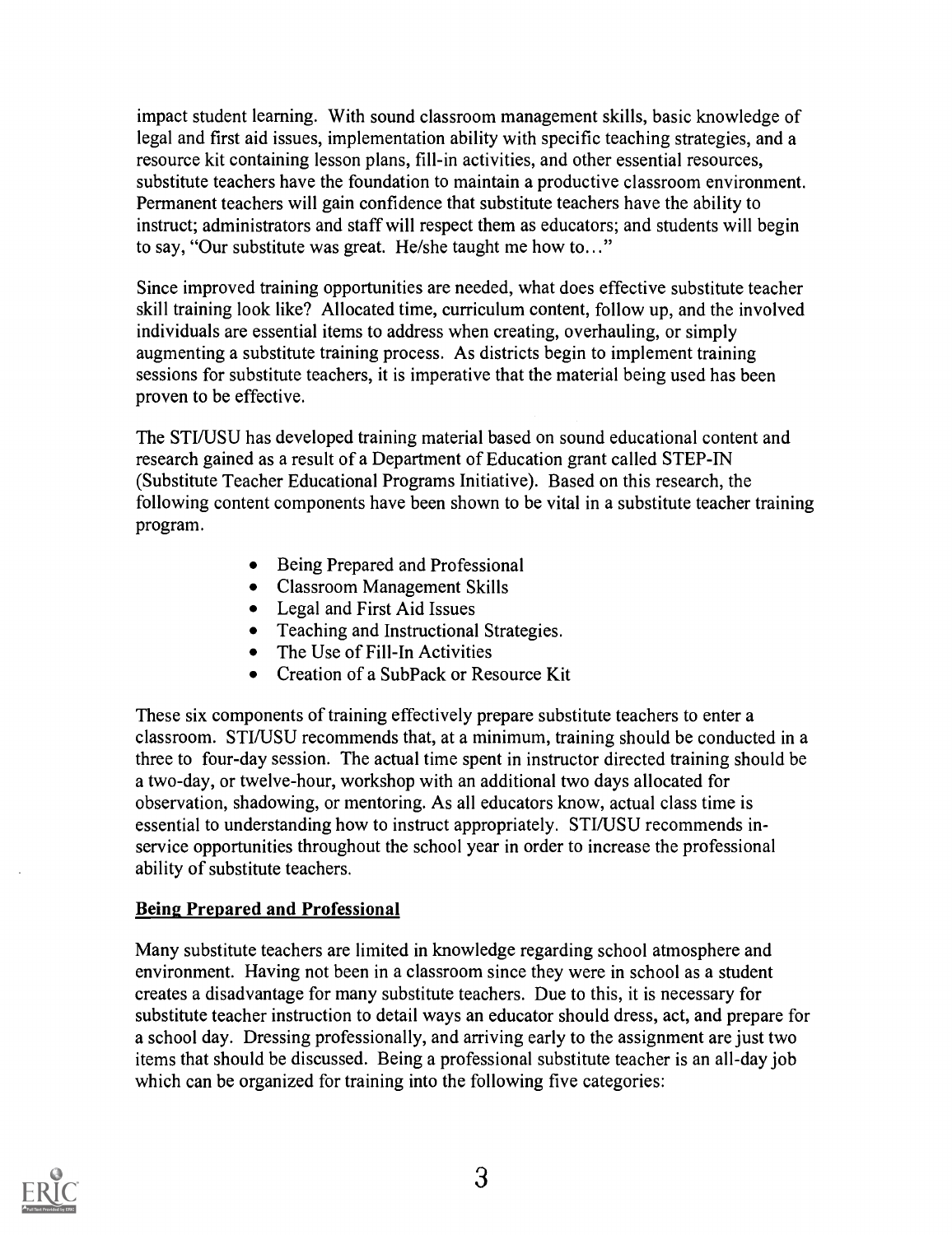- At Home
- Prior to Entering the Classroom
- In the Classroom Before School
- Throughout the Day
- At the End of the Day

Principals, teachers, and students have high expectations for instructors entering their classrooms. It is critical to provide training for substitute teachers so they can meet or exceed the expectations of the educational community.

### Classroom Management Skills

The number one skill requested by substitute teachers is the ability to effectively manage a classroom. (Smith, Murdock, Jones, Goldenhersh, & Latham, 1999) One essential key to managing a class successfully is learning how to handle situations without becoming emotionally involved. The first part of instruction should provide information about basic principles of why students behave the way they do and practical steps to implement that encourage desired behaviors. In addition to basic principles of behavior there are 5 management skills that can eliminate 94% of student behavior concerns.

#### Teach Expectations

The first skill that substitute teachers should learn is how to teach expectations. Before students can be expected to behave appropriately, instructors must explain the specific behavior expected. Substitute teachers must learn how to clearly and specifically state their expectations.

### Get and Keep Students On-Task

Substitute teachers must know and understand that "On-Task" means that students are actively engaged in appropriate learning activities. Beginning instruction with a student self-guided activity or a teacher directed whole class instruction immediately following the bell will start the day with task-oriented behavior.

### Positive Teacher to Pupil Interaction

On average, teachers allow about 98% of all appropriate behaviors to go unrecognized and are more likely to recognize inappropriate behavior than they are to recognize appropriate behavior. (Smith, Murdock, Jones, Goldenhersh, & Latham, 1999) Every educator can learn ways to increase the amount of positive interactions.

#### Respond Noncoercively

There are some student behaviors which are inappropriate and must be addressed. Substitute teachers need to know ways to instructively deal with these types of behavior. There are six steps an educator can follow to stop and re-direct inappropriate behavior.

- 1. Say something positive.
- 2. Briefly describe the problem behavior.
- 3. Describe the desired behavior.
- 4. Give a reason why the new behavior is more desirable.
- 5. Practice the desired behavior.
- 6. Provide positive feedback.

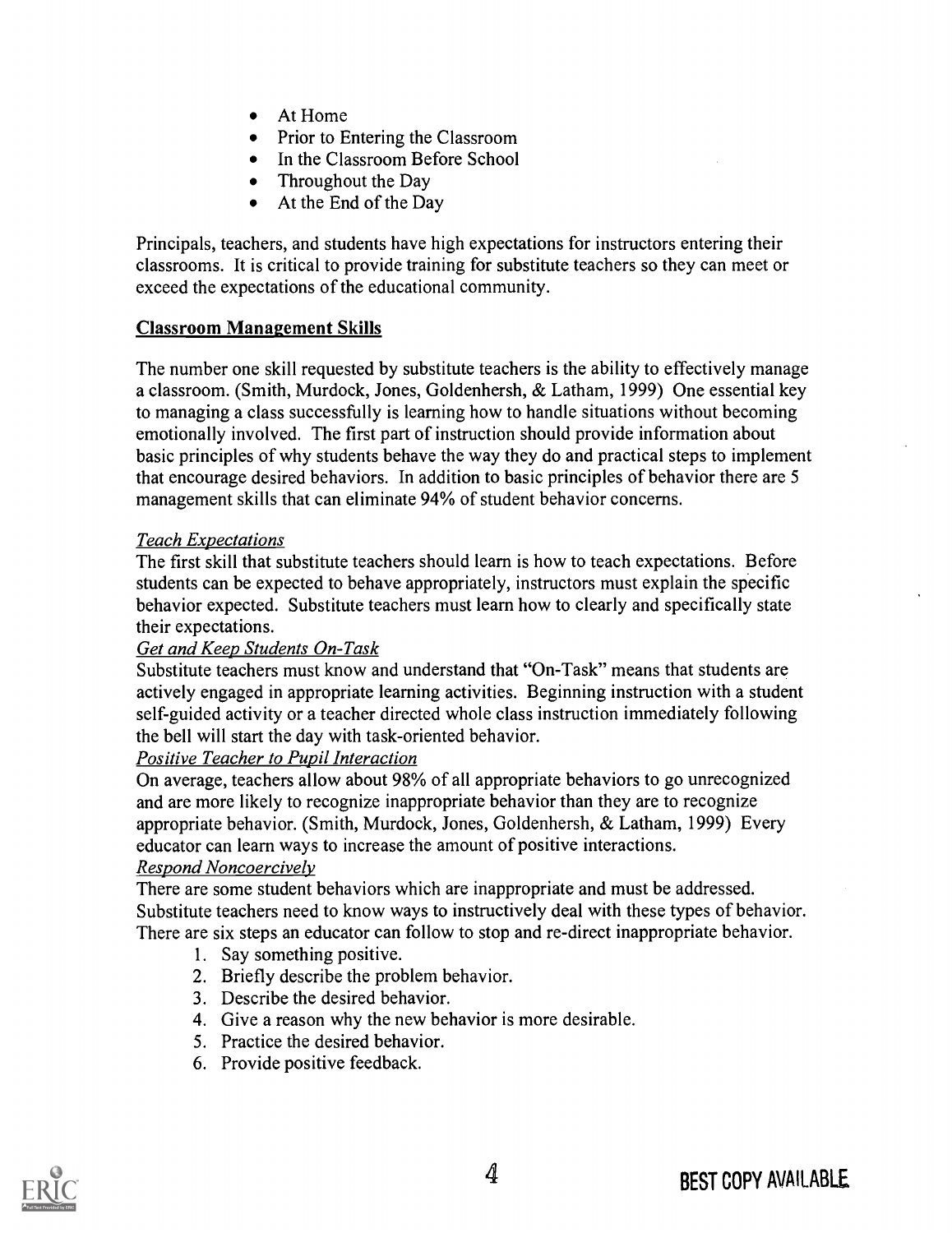#### Avoid Being Trapped

The use of a trap-related management technique is evidence of a frantic, desperate, even drastic attempt to maintain control of the classroom environment. All educators should understand the seven trap-related control methods, and implement proactive strategies that will maintain productive learning.

Gaining skill in a variety of effective classroom management techniques will allow substitute teachers to implement the most effective strategy for any given situation. Once classroom management concerns are addressed focus can be placed on the student achievement and instructional continuity.

#### Legal and First Aid Issues

Substitute teachers are held to the same legal liability as permanent teachers and should therefore have knowledge of policies and legal requirements of working within school systems. Policies that should be part of all teacher training include first aid issues, emergency/accident procedures, and field trip requirements. Legal aspects such as: release and supervision of children; due care and caution; and confidentiality are also imparative to include in substitute training. With specific content instruction substitute teacher concerns can be dramatically decreased with regard to legal and safety reports.

#### Teaching and Instruction Strategies

Knowledge of several teaching strategies enable a substitute teacher to equip themselves with the ability to instruct students at a variety of levels. The use of a KWL strategy is common among many educators. With this one teaching technique substitute teachers can implement an introduction, review, or extension of learning in any classroom. Other common teaching strategies include: brainstorming; concept mapping; higher level thinking; and how to present audiovisual materials. Each additional technique a substitute teacher learns provides them with another tool to adapt instructional delivery to the situation and learner.

### The Use of Fill-In Activities

What should substitute teachers do when lesson plans are sketchy, incomplete, fail to fill the class period, or are completely missing? With appropriate fill-in activities substitutes can provide meaningful instruction and supplement the permanent teacher's lesson plan when necessary. Having a few activity ideas in mind will enable the substitute teacher to keep the teaching and learning moving throughout the day. There are three basic types of activities that students can engage in that will assist in maintaining positive learning.

- 5 Minute Fillers
- Early Finishers
- Short Activities

Substitute teachers need to receive instruction on ways to implement activities in each of these three categories.

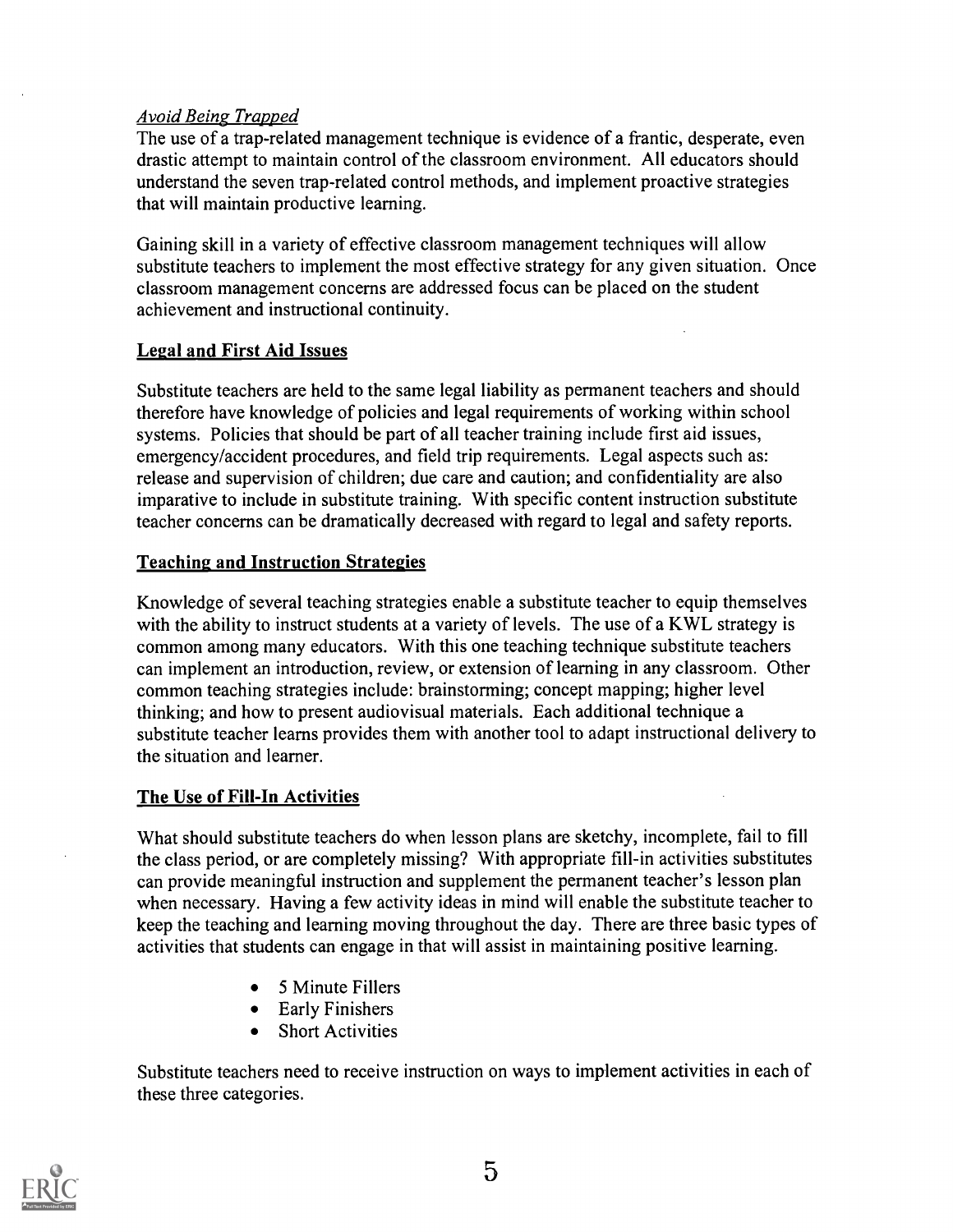### **Creation of a SubPack or Resource Kit**

Substitute teachers need to know activities and materials that can be brought into the classroom that will supplement the lesson plans of the permanent teacher at a moment's notice. Being prepared for substitute teaching begins with having an activity bag of ideas and lessons that can be implemented when a learning activity ends early or lesson plans are sketchy. (Dubois, Gangel, Young, Heiss, Webb, & Paprocki, 1991) Not knowing the content or possibly the grade level can be detrimental to preparation for substitute teachers. Substitute teachers, therefore, need to be taught specific types of activities and materials that can be used across many grade levels and content areas. Creation of a SubPack, or resource kit is a must for every substitute teacher. There are four basic categories for a resource kit, which include:

#### Everyday Items

Everyday components of a SubPack are things such as scissors, glue sticks, crayons, calculator, and material for nametags. These items enable substitute teachers to have needed supplies at a moment's notice versus rifling through every drawer and cupboard in the classroom.

#### Rewards

Many times students will behave better or work more diligently if there is an external motivation. Certificates, tickets, stickers, or privilege cards are effective rewards that entice students to remain on-task and learning.

#### Activity Materials

A guessing jar is a good example of an activity that a substitute teacher can bring into any grade level and implement as an extension activity. Picture books, tangrams, brainteasers or a number of other lesson activities are great resources that encourage involvement and learning.

#### Personal/Professional Items

These are parts of a SubPack that help substitute teachers take care of their needs during the day. A snack, water bottle, change for lunch, a clipboard, and a change of shoes can help keep a substitute's personal needs satisfied, and allow for adaptation during the day, which ultimately improves instruction.

Initial training can include a variety of instructors. Administrators, master teachers, principals, and master substitute teachers are the recommended trainers. An administrator or principal should provide legal issues and policy guidelines. A principal is also helpful in providing insight to the expectations when substitutes arrive at a school. Master teachers are excellent instructors with regard to teaching strategies, classroom management, and fill-in activities. Veteran substitute teachers provide realistic examples and explanations that participants can identify with and relate to.

In addition to training substitute teachers many districts have improved their substitute teacher programs with training designed for the district and site administration. William R. Drury suggests 8 ways to make a more effective substitute teacher program. He indicates that greeting substitutes at a special meeting prior to school starting improves the professionalism that is given to and expected from substitute teachers. (Drury, 1988)

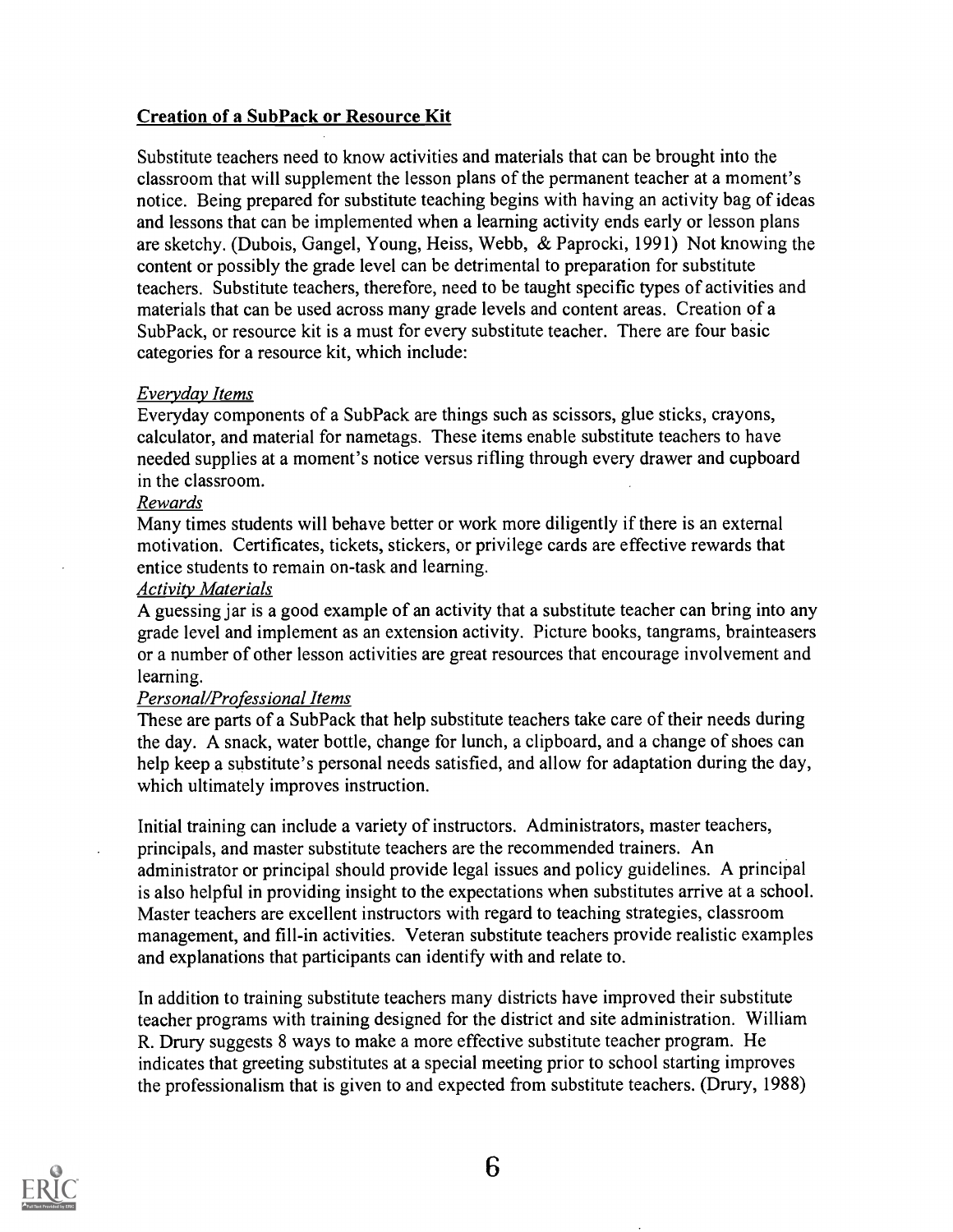All the players in the educational system must become more aware, and appreciative of the vital role substitute teachers play in teaching students.

Does skill training for substitute teachers improve factors leading to student achievement such as on-task-behavior, interest level, and continuity of instruction? The answer to this question is a resounding YES! Training substitute teachers improves the ability of substitutes to enhance the learning environment of every classroom they enter. Prior to training many substitute teachers find themselves "winging it". After training substitutes teachers possess specific skills that can be implemented to improve every classroom situation. Students need educators that have skills that aid instruction. Through implementation of a proven substitute teacher skill training school districts across the nation can effectively meet this need.

Dorward, J. T., Smith, G. G., Jones, K. R., Longhurst, M. L., & Sorenson, B. L. (2000). [National stratified random sample survey of school districts concerning substitute teaching]. Unpublished raw data.

Drury, W. R. (1988). Eight Ways to Make Sure Substitute Teachers aren't Baby-Sitters. American School Board Journal, 175 (3), 51.

Dubois, M., Gangel, K., Young, L., Heiss, R., Webb, B., & Paprocki, S. (1991, August). The Canvas Bag and other Substitute Survival Strategies. Instructor, 54-57.

Jones, K. R. (1999). Managing Substitute Teaching. Here's How - National Association of Elementary School Principals. 18 (2), 1-3.

Minthorn, R. (1999). How one district implemented a substitute teacher training program. SubJournal 1 (1).

National Center for Education Statistics (1999). [On-line]. Available: http://nces.ed.gov/.

Potter, L. (1995, January). Tips for principals: How to increase the effectiveness of substitute teachers. NASSP.

Purvis, J. R., & Garvey, R. C. (1993). Components of an Effective Substitute Teacher Program. The Clearing House, 66 (6), 370-373.

Smith, G. G., (1999, April). Dealing with the substitute teacher shortage. The School Administrator. 31.

Smith, G. G., Murdock, C., Jones, K. R., Goldenhersh, B., & Latham, G. (1999). Substitute Teacher Handbook (4<sup>th</sup> ed.). Logan, UT: Utah State University.

Staffing industry learns to provide substitute teachers: Niche has potential to generate over \$2 billion in annual revenues. (1999, January 12). Staffing Industry Report  $X(1)$ . 11-12.



 $\mathbf{r}$